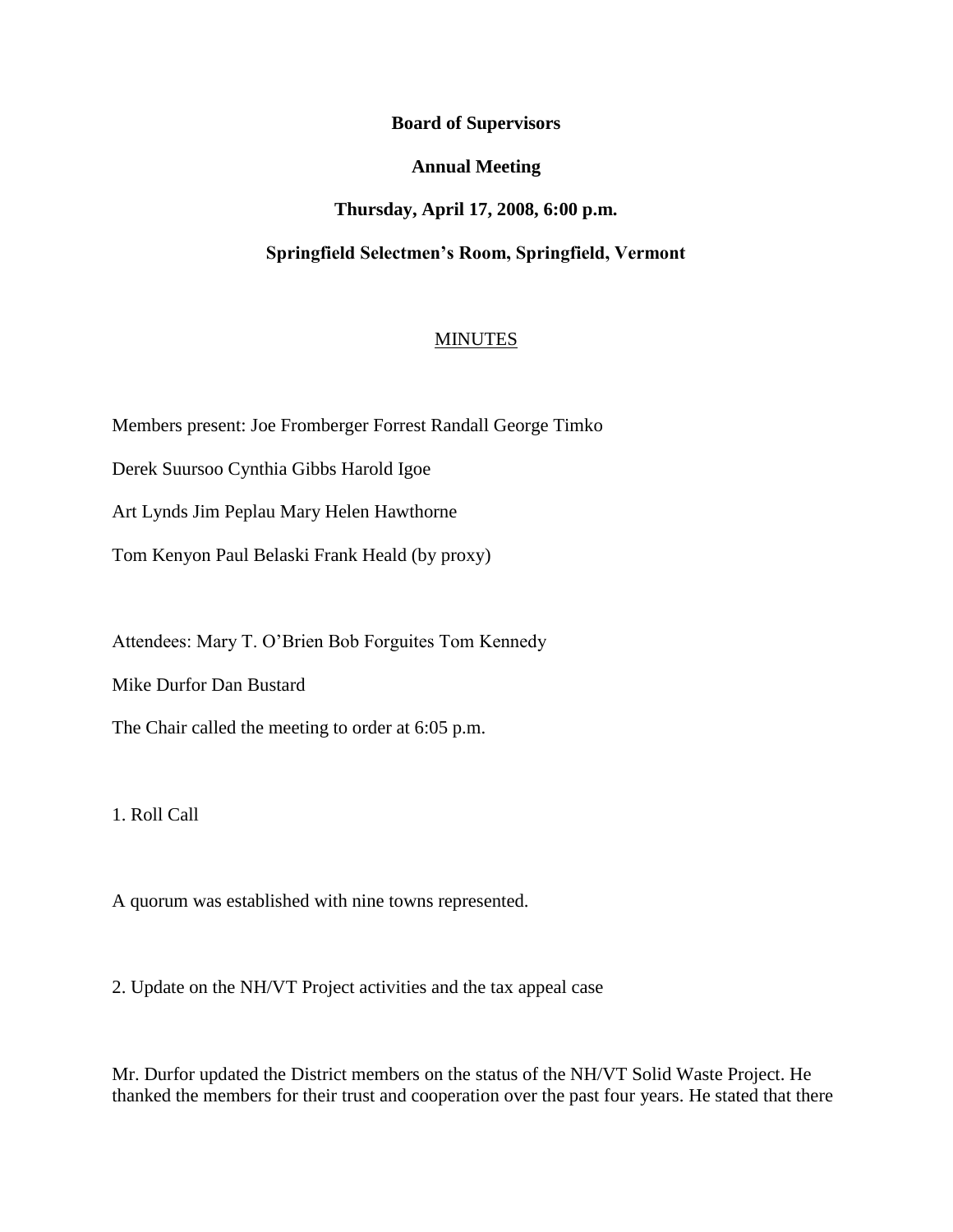were no more Project assets, nor Project liabilities – just cash – approximately \$950,000.00, which the VT. District should receive approximately 43% or \$408,000.00. Mr. Fromberger thanked Mr. Durfor. It was stated that the Executive Committee had decided not to pursue the tax appeal case. As a result of the Executive Committee's decision, the Project will be effectively out of business as of April 30, 2008.

## 3. Minutes of October 24, 2007 meeting

Mr. Randall made a motion to approve the minutes of the October 24, 2007 meeting as published. Mr. Suursoo seconded the motion. All voted in favor; the motion passed.

### 4. Treasurer's Report

Mr. Forguites discussed the "Profit and Loss Budget vs. Actual" report. It was decided that Cynthia Porter would run a list of the District bills with the treasurer's report that is sent to District representatives.

#### 5. Election of Officers

Mr. Forguites took over the chair of the meeting temporarily for the election of officers. Mr. Randall made a motion to nominate Joe Fromberger as Chair. All voted in favor. Mr. Suursoo made a motion to nominate Forrest Randall as Vice-Chair. All voted in favor. Mr. Suursoo made a motion to nominate Marjorie LaFlam as District Clerk. All voted in favor. Mr. Peplau made a motion to nominate Derek Suursoo, Frank Heald, and Gary DeRosia as Vermont District Executive Committee members. All voted in favor. Mr. Randall made a motion to appoint Bob Forguites as Treasurer. Mr. Suursoo seconded the motion. All voted in favor. Mr. Fromberger noted that the Chair, Vice-Chair and those three District members form the Vermont District Executive Committee. Mr. Kenyon made a motion to re-elect the current members of the NH/VT Solid Waste Project Executive Committee, Art Lynds, Jim Peplau, and Gary DeRosia, to continue to serve until the Project's dissolution on April 30, 2008. Mr. Suursoo seconded the motion. All voted in favor.

#### 6. Recycling Coordinator's Report

Ms. O'Brien spoke about her work and answered questions. She said that textile sheds will be ordered for the towns of Rockingham, Cavendish and Springfield and Weathersfield. Mary also reminded the Supervisors of the Household Hazardous Waste Collection scheduled for May 31 in the towns of Springfield and Ludlow. The Springfield collection will be from 9:00 – 12:00 and Ludlow's is from 9:00 to 11:00. Derek Suursoo suggested that the District take advantage of a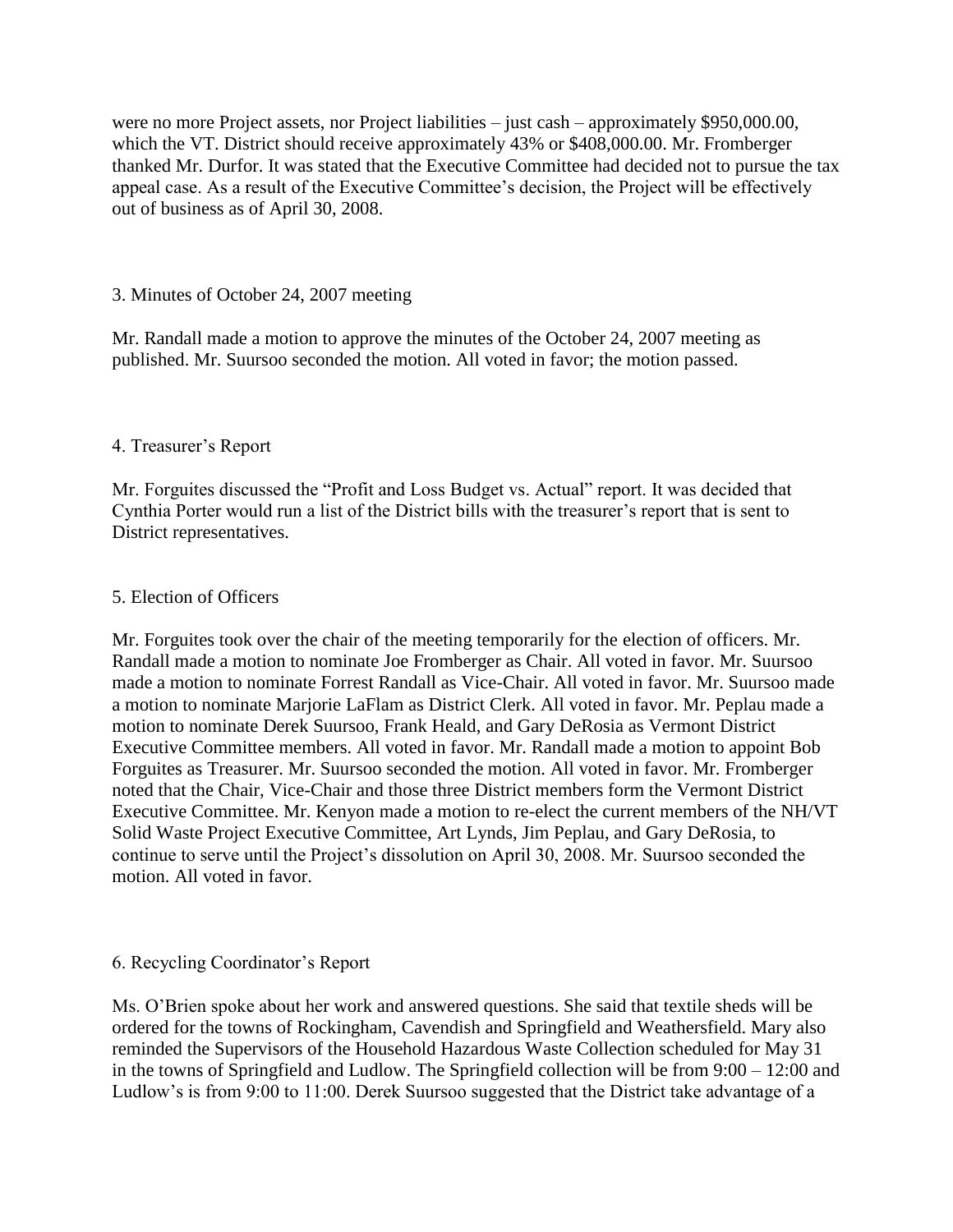potential volunteer pool through the Interact Program at Green Mountain High School. Mary stated that she would call the program coordinator.

# 7. District Manager's Report

a. Mr. Kennedy noted that comments on the District's Solid Waste Implementation Plan (SWIP) recently arrived from the State. He will respond with the required revisions. Mr. Fromberger stated that he would review Mr. Kennedy's response and authorize him to send it in to the State. No one objected.

b. Mr. Kennedy noted that about 90% of the haulers in the District have registered. He will discuss with Steve Ankuda (attorney) whether or not the weights brought to the Gobin facility should be purposely disseminated at District meetings, a District Representative raised concerns about privacy issues in reporting the weights that different haulers bring to the facility.

c. Mr. Kennedy asked District representatives whether they wanted transfer stations to coordinate activities, perhaps do marketing on a District-wide basis. Would the representatives like to have a District-wide transfer station with single-stream recycling – maybe a public/private partnership. How about a permanent household hazardous waste facility? Mr. Fromberger mentioned the possibility of having the transfer stations open to every town in the District.

# 8. Future Meetings

Representatives discussed having quarterly meetings. The Executive Committee will meet once a month. Mr. Fromberger asked Mr. Kennedy to survey the representatives as to their preferred meeting day of the week. Once the meeting dates are set, Mr. Kennedy will send out a "save-thedates" postcard to everyone. It was decided that the next meeting will be held on Thursday, May 22, 2008 to discuss the budget for July 1, 2008.

#### 9. Other Business

Mr. Lynds asked where the funds from the dissolution of the New Hampshire/Vermont Project would go. Mr. Forguites replied that the money will go into an investment account. Mr. Lynds asked the representatives to ask their towns what they want to do for recycling; do they want to change anything? Do towns have recycling goals?